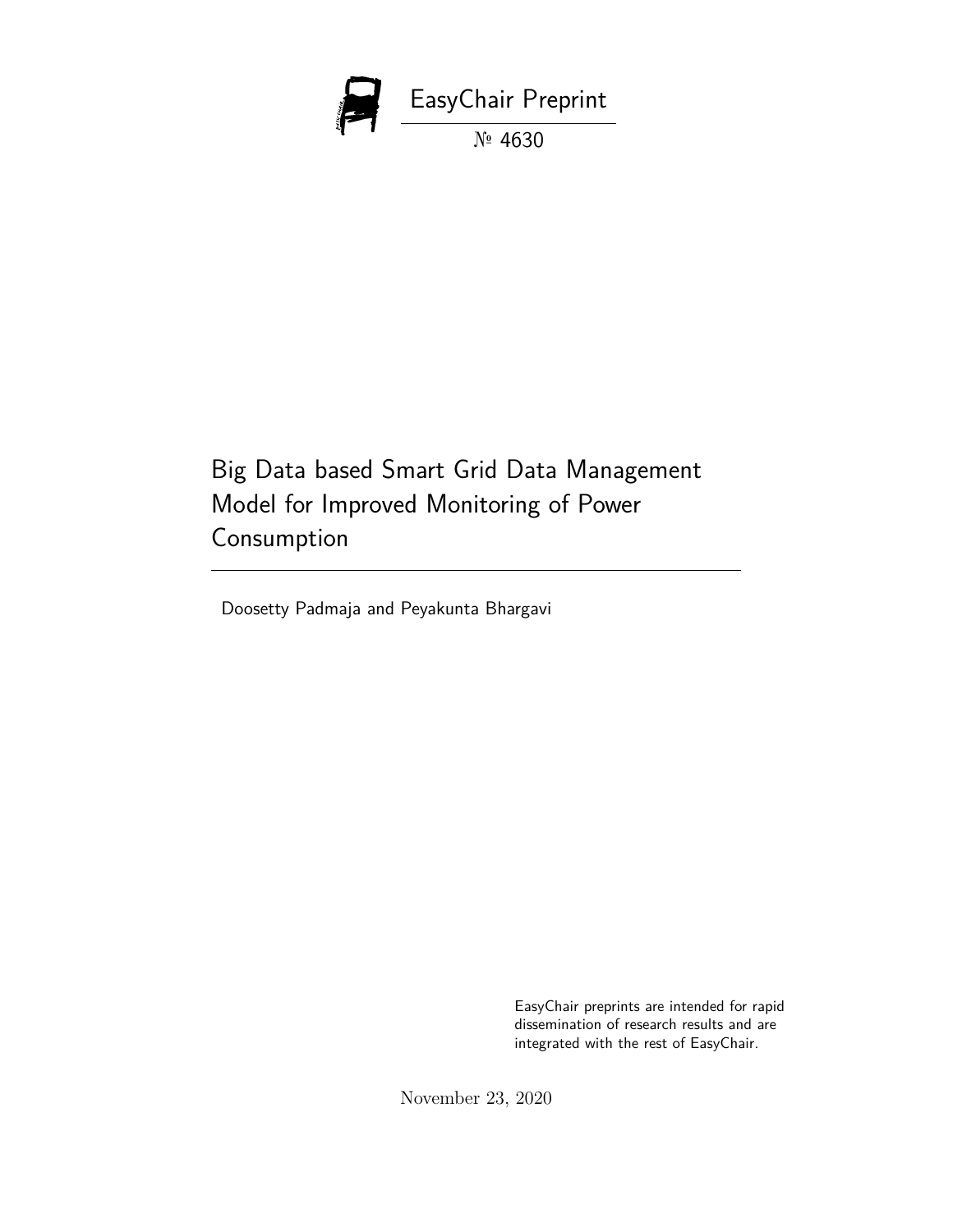# **Big Data based Smart Grid Data Management Model for Improved Monitoring of Power Consumption**

**Doosetty Padmaja Kalala & Dr.P.Bhargavi Department of Computer Science and Engineering, SPMVV,Tirupati,AP,India padmajakalala@gmail.com**

**Abstract:** Smart grid is treated as the future of the power grid, practices two-way flows of power and data to create an automated extensively distributed power conveyance network. In this composition, we explore how big data environment can be utilized for data management in the smart grid and presented a model called as a big data based smart grid data management (BSGDM). We research the advantages and prospects of both smart grid and cloud computing environment. For the security purpose, we designed a security management organization and also defined applications of BSGDM.

*Keywords*: The smart grid, cloud computing, security, trading, services.

1. Introduction

In the recent years, the consumption of electricity has changed in nature and in practice. A smart grid is advancement to the electric grid in the  $21<sup>st</sup>$  century. The smart grid is associated with computation, information and communication technologies which is associated with power generation, transmission and computation [1]. The development of the smart grid combines both the electricity usage and information technology. The advancements in the applications and services make the grid smarter. But, due to the large data produced by the smart grid impacts the tracking and managing the environment. To overcome this issue, we require a cost effective model for data storage, analysis and management [6-7]. Therefore, the introduction of information technology to the smart grid is required to handle the large volumes of data. Cloud computing and big data will serve the purpose of handling large volumes of power grid data [10]. The Cloud data centers are associated with huge infrastructure to provide computing services to the smart grid environment. The Big data based smart grid data management model is required to handle the smart grid data (BSGDM).

This paper is organized as follows. Section 2 discuss about advantages and prospects in BSGDM. Section 3 describes the new model called as big data based smart grid data management .Section 4 presents the relation between cloud and the smart grid. Section 5 deals with the applications of BSGDM and conclusion are drawn in Section 6.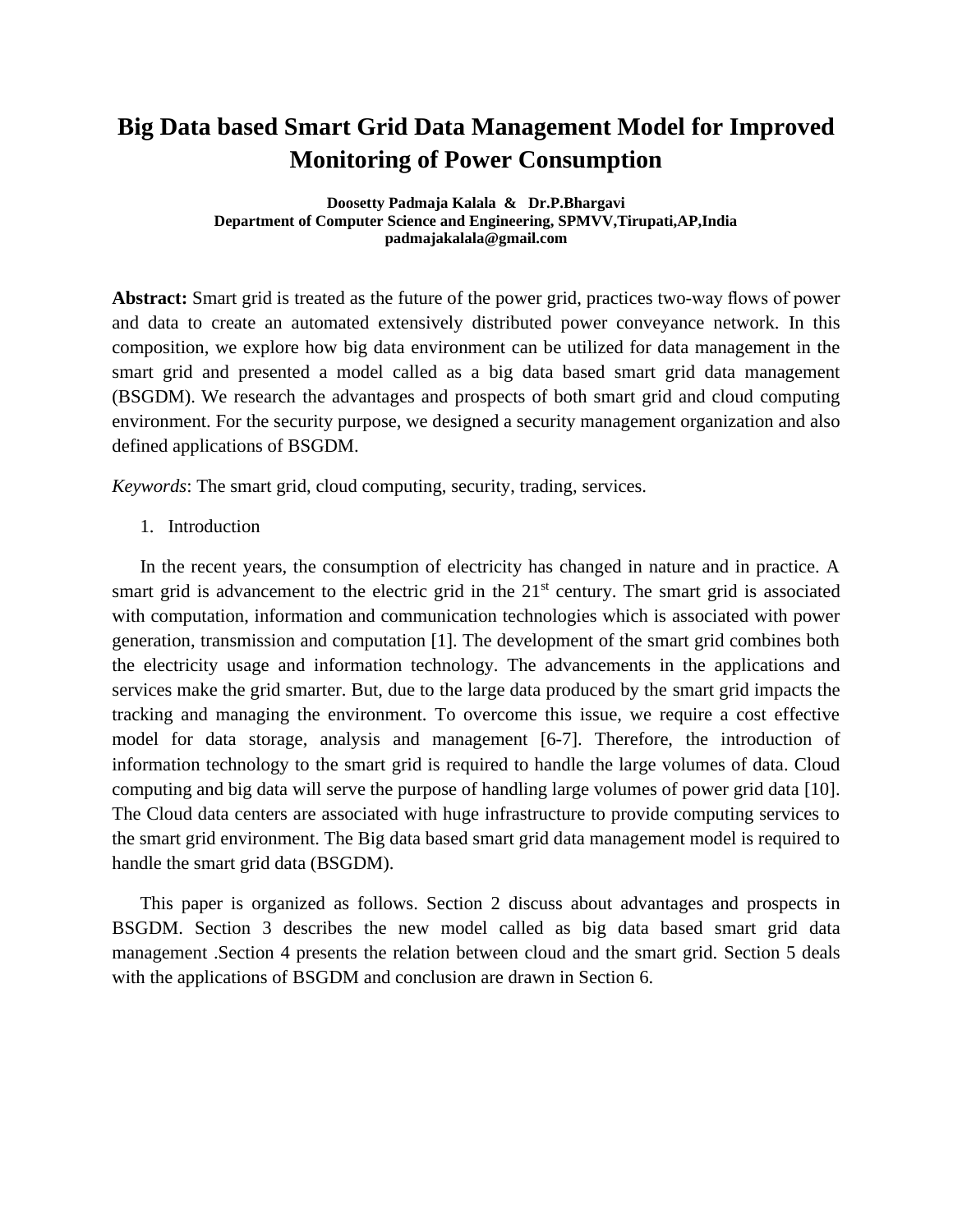#### 2. Advantages and Prospects

This section explains about the advantages of smart grid data management in big data and also the opportunities of integrating the big data and smart grid.

## A. The Smart Grid Environment

Smart grid is treated as the intelligent network model based on the trending technologies, equipment's and sensors to optimize the energy resources and to improve the efficiency, reliability and security. The major aim of the smart grid environment is to integrate the different energy generation platforms in to the system and to monitor the energy production and consumption.

BSGDM can produce possibilities for the success of the environment of the smart grid. The technology allowing individuals and small companies with the ability of producing usable energy lowers entry barriers for new players and liberalizes the marketplaces in the smart grid sector, since the energy produced from the end users can be traded. BSGDM further decreases the access limitations, since it would be much more cost-effective for end users on demand and to use pay- as-you-go on cloud computing to recognize data control, in contrast to the case where they design and implementation their own data model. Furthermore, at the moment cloud computing is one of the most popular places of research where new interesting solutions and applications keep growing. Various programs designed and implemented by companies provide a range of value added services to users. This pattern may also motivate new interesting data models in the smart grid sector, which further enhance the success of the environment of the smart grid [2].

# B. Cloud Computing Environment

Smart grid is one of the trending market which utilizes the cloud computing. The smart grid is treated as the alternate solution to the future power systems which concentrates on the higher profits. Smart grid is a combination of power and communication which provides the opportunity to the IT industry to involve in to the new market. Cloud computing is an environment which serves different areas like e-commerce, mobile industries and data management. Microsoft offers Hohm [3] which is an online application used by the customers to monitor and evaluate the power utilization and provides the power saving suggestions. Google offers PowerMeter[4] for monitoring the power utilization and option to discuss with other customers to reduce the power consumption.

# 3. Big Data based Smart Grid Data Management

Figure 1 show the functionality of the power grid environment which consists of the generation, transmission and distribution phase. Power grid environment is operated with cloud computing and big data domain to operate smartly.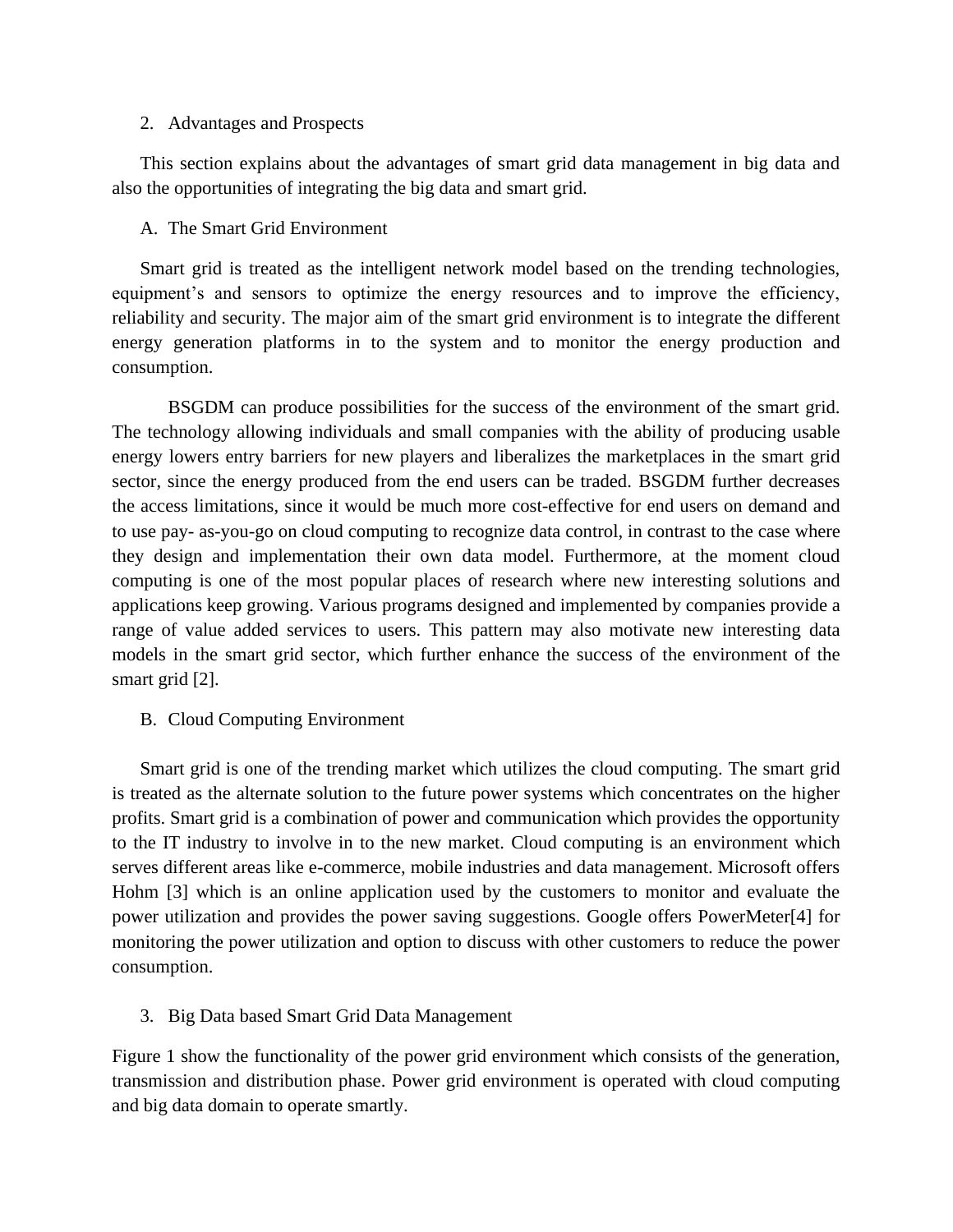Smart grid environment composed of different participants like power generation, power transmission, power distribution. Local customers, markets and cloud service providers. Generally, electricity is produced at different power plants by different mechanical generators. These power generators are located in less populated areas and contains huge infrastructure. The generated electricity in the power plants is distributed through the power cables for huge distances to connect with the substations. As a next step, the substations convert the high voltage power in to distribution voltage and transmitted in to the customer location [5]. Figure 2 shows the complete process of power generation and distribution process. Table I shows the explanation of smart grid participants

| Domains           | Participants                                                              |
|-------------------|---------------------------------------------------------------------------|
| Power generator   | The generation of power in huge amounts, may also store power for the     |
|                   | future purposes                                                           |
| Transmission      | The carriers of electricity through power cables for longer distances     |
| Distribution      | The distribution of power to and from the customers                       |
| Customers         | The users of electricity, may also manage, store and generate electricity |
| Markets           | The managers and participants in the electricity market                   |
| Operations        | The organizers of movement of electricity                                 |
| Service Providers | The companies providing services to end users and applications            |



Figure 1 Functionality of the Power Grid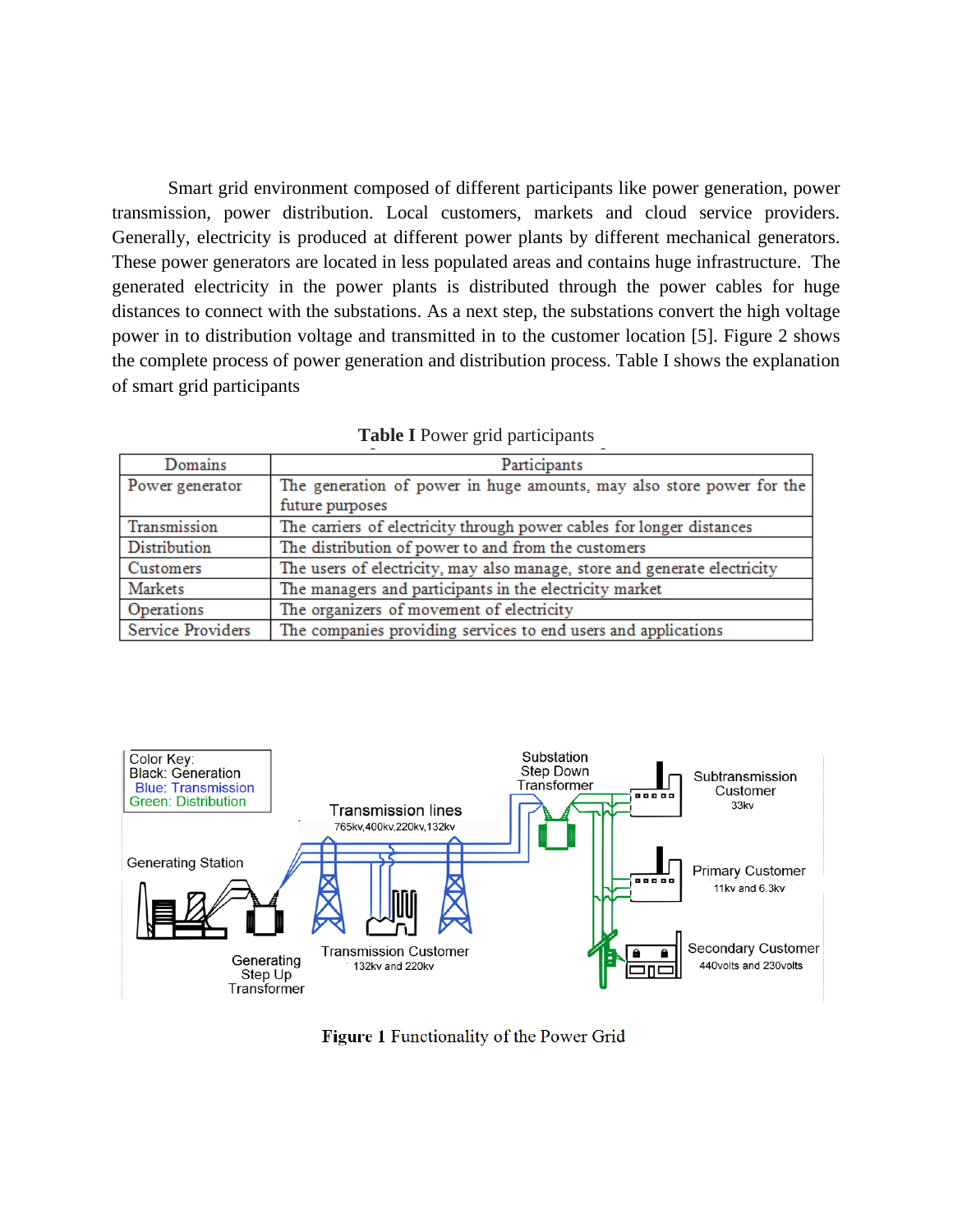*Smart grid infrastructure:* smart grid environment is associated with power, data and communication. It provides two-way communication, one is power and another one is data. The power grid operates in a unidirectional mode where power is generated, transmitted through the power lines and distributed to the customers. In smart grid environment, the unused power is returned by the customer to the power grid. For instance, the customers who are installed the solar panels in their houses return the power to the grid. In this research work, the smart grid infrastructure is operated with three modules: smart power, smart data and smart communication.

- *Smart power:* This module is responsible for power generation, power transmission and power distribution and consumption.
- *Smart Data:* This module is responsible for metering, tracking and management of data with respect to smart grid.
- *Smart Communication:* This module is responsible for making communication between the systems, devices and applications with respect to smart grid

*Smart grid management system*: The smart grid management provides the maintenance of the controls and functionalities [5]. The development of advanced applications and services make the use of technology to operate the grid in smarter way. The smart management module performs smarter operations to operate smarter goals [17]. The smarter goals are power efficiency improvement, demand and supply, operational cost reduction and exhaust management.

*Smart grid protection*: It delivers the reliability, security and privacy and failure protection. With the help of smart infrastructure, the smart grid provides the smart protection for grid environment and also provides the smart management to deliver the security mechanisms effectively.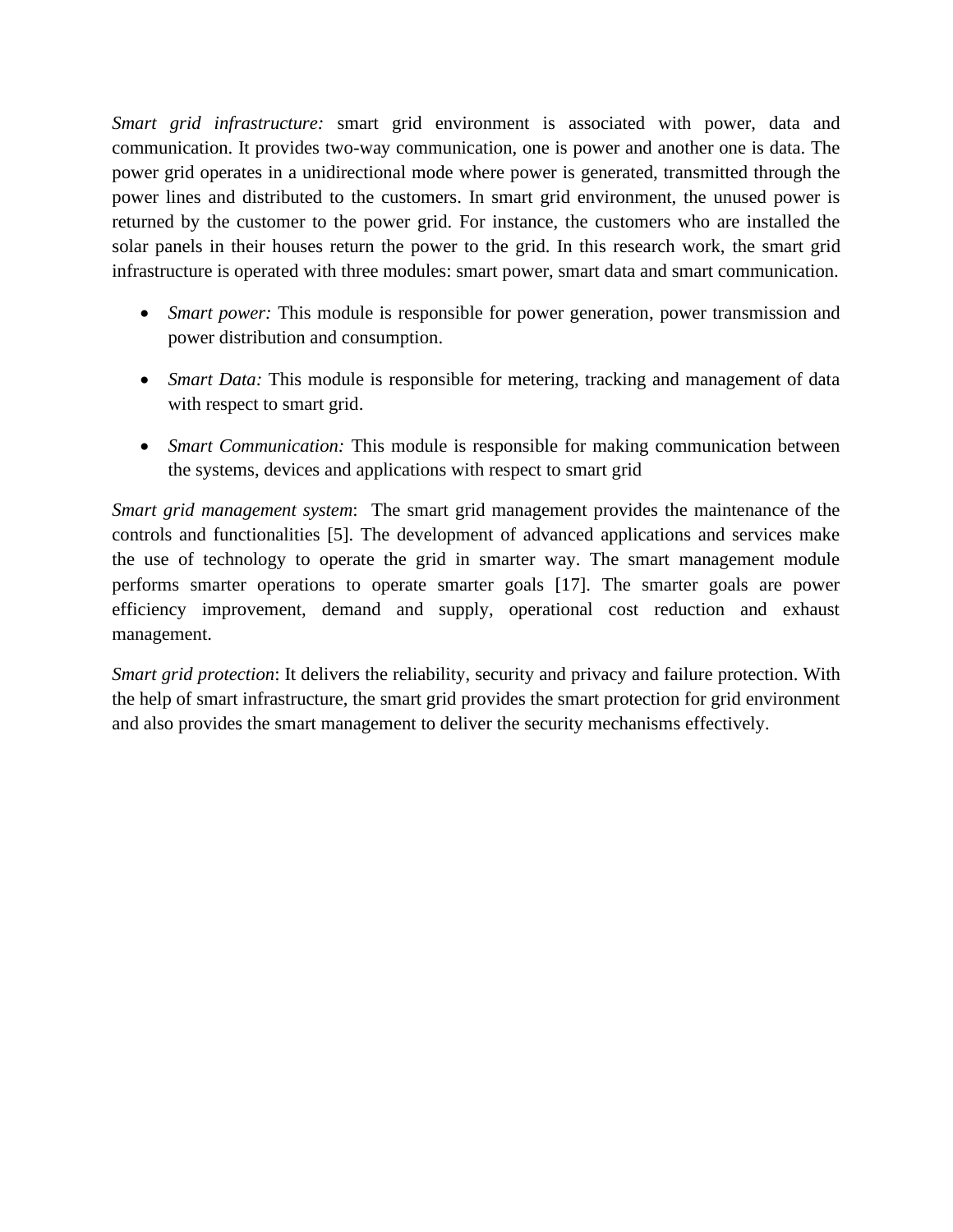

**Figure 2** Power Grid Conceptual Model [5]

## A. Enhanced algorithm for BSGDM

# Algorithm 1: Data Management

Begin

- 1. Initialize the power grid
- 2. After activating the power grid, initialize the time T
- 3. Compute the power distribution based on the data available at the cloud environment
- 4. Calculate the cost function from Eq. 1

$$
C_p = M \times \frac{U}{CP}
$$
 (1)

Where M represents the amount of power consumption

U represents the utilization of the power by the device

CP represents the device capacity

- 5. Forward the  $C_p$  details to the cloud
- 6. Cloud analyzes the details of the cost function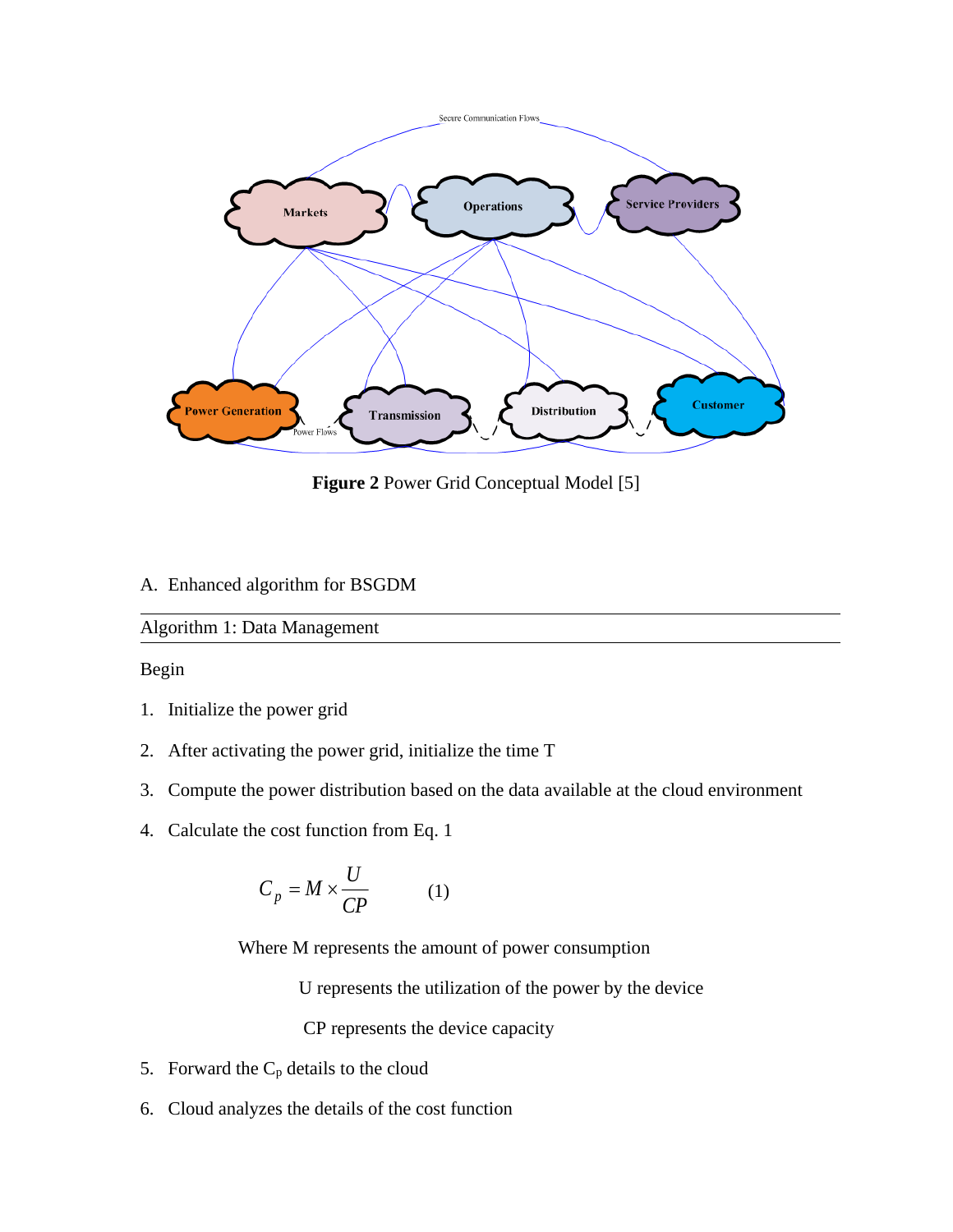7. Compute the grid power utilization

 For each device in the grid compute power consumption do Track power utilization Retrieve the power utilization data (Instance) Store the power utilization data

End

In algorithm 1, the power utilization of each device monitored and analyzed and these information is forwarded to the cloud to compute the cost function for usage billing purpose. As a next step, compare the instance power utilization data with the previous stored data in the cloud. The billing information is stored in the cloud for future purpose.

#### 4. Security management in BSGDM

Guaranteeing privacy, security and QoS would be important to the BSGDM. Privacy and security may be the major concern in outsourcing big data management to the cloud [8]. Moreover, ensuring quality of service is vital for grid operations. For instance, the diagnosis of system failure is not worked properly it leads to unexpected results. So here we are proposing a component called as security management (SM), which is shown in Figure 3. SM resides in the smart grid environment but acts an intermediate between participants in both the smart grid and cloud computing environments.

The SM functionalities are predefined or defined on the go. The SM selects suitable strategies according to the security requirements which is defined by the participants in the smart grid. If there is no strategy it meets the requirements what it is identified, the SM then reminds the participants and let them decide to check the security levels. Here we are focused on three strategies. First choosing the appropriate cloud computing service provider. For instance, for storing and processing the regulated data, the SM selects the private cloud to fulfill the needs of the data management system [8]. In this method the information can be stored, maintained and updated. Second, encryption process is needed for securing of data in data management system. For storing sensitive information, the SM adds an extra layer of data encryption according to the requirements of the participants in the smart grid [9]. Third, let us look at the technique of improving the redundancy of data storing and calculation. For storing the data the SM can use data storage virtualization. It improves the redundancy of data items stores different parts of this data in to different cloud computing service providers. By careful design of redundancy, if any part of data loses occurs, we may still regain all the data for some data computations [16]. The SM creates the duplicates of data and run in different cloud computing service providers and results will be finally delivered back to the participants of the smart grid.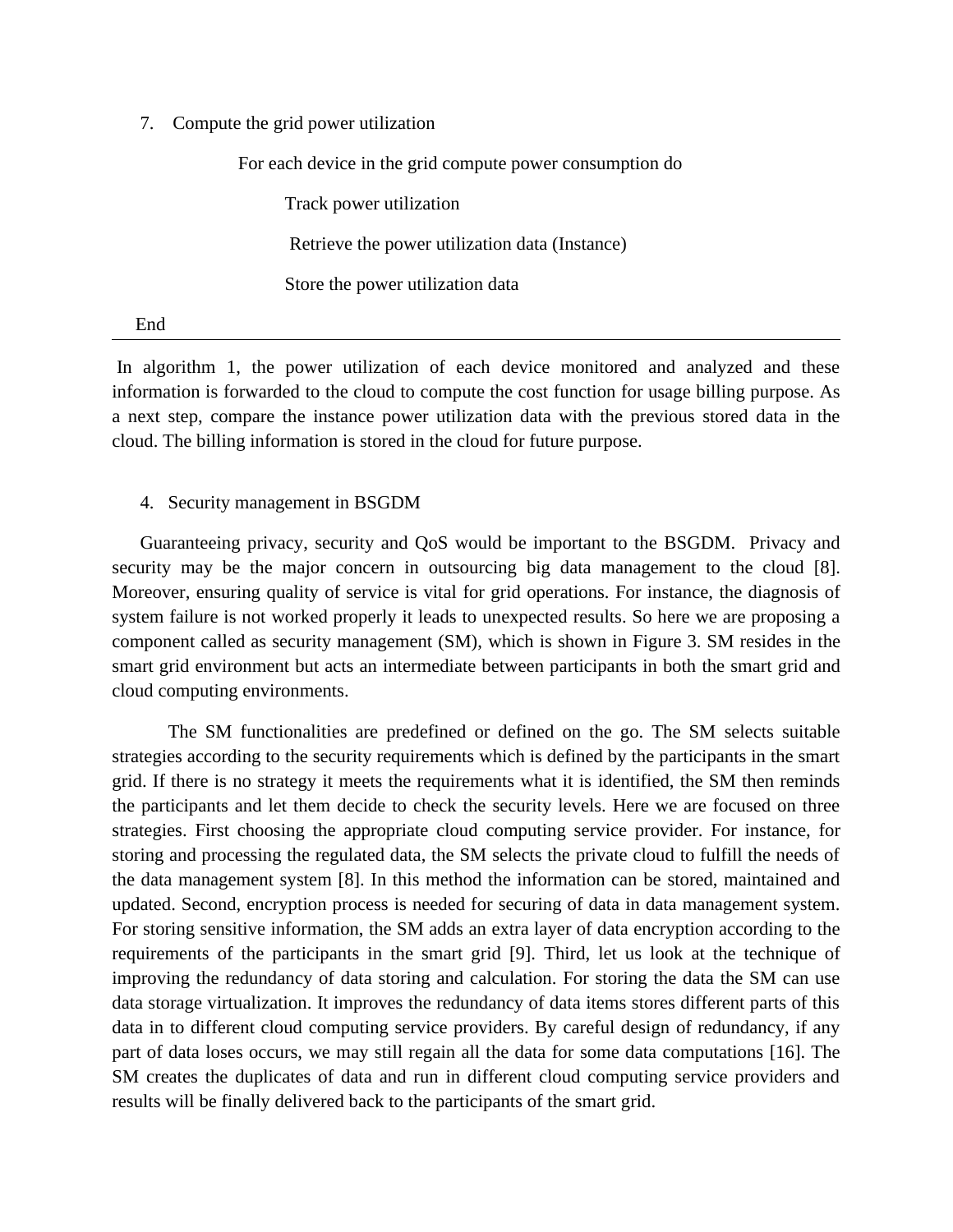

**Figure 3** Security Management

## 5. Applications of BSGDM

In this section we are going to address the four applications of BSGDM. The applications are related to both the smart grid and big data environment.

### A. Data and service management in BSGDM

First, usually the user data is stored by, for example, the electricity utility for billing data [11]. However, in the evolving smart grid, user actions will not always related to the electricity utility. For instance, the smart grid highlights a grid pattern, microgrid, which is a local group of power generations, storage and maintenance [5]. A microgrid can operate individually without obtaining power from the utility. The user data and operations in a microgrid may not be stored in the utility because it works individually. Using the cloud computing to store and study this user data would be a good option. The user data storage and analysis are provided by the cloud computing service providers as "pay-as-you-go" theme [12]. The end users in the smart grid environment transfer the user data to the cloud environment and request the related services when needed.

The important feature of the smart grid is that the use of two-way flows of data and power enables many progressive applications to control the functionalities of devices in the smart grid. One key part to recognize this is the smart meter, which can acquire data from user devices and equipment, while also managing the actions of the devices. Many essential features, such as real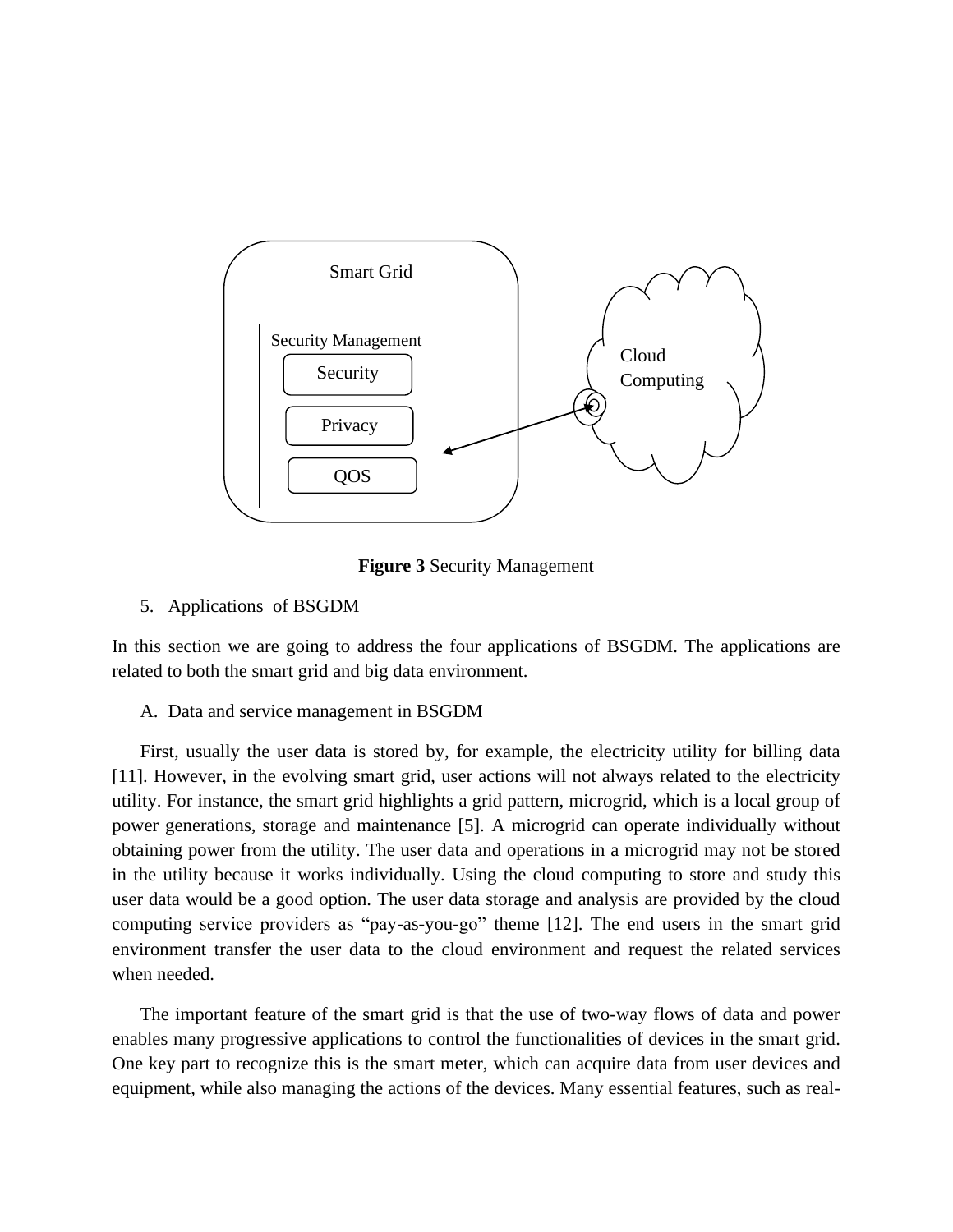time end user behavior analysis and demand response, are noticed depending on this system. With the progression of the smart grid, more and more features may be developed and implemented.

#### B. High-level Trading

In the advancing smart grid, a high level trading service is needed to support more flexible power grid asset for dealing functions. As mentioned before, distributed generation of power decreases the power barriers for new players and liberalizes the marketplaces in the smart grid, since individual customers could business their generated power. Therefore, the infrastructure of the smart grid leads too many potential marketplaces [13]. Developing and maintaining a high level trading service is probably costly, especially for small electric resources or individual customers who just want to do dealing without the inspiration to create a trading plan [19]. Providing trading support as a "pay-as-you-go" utility is hence powerful. Data storage, analysis, computation, trading strategy, and even advertising are offered by cloud computing service providers as services [20]. The customers provide the requirement of what they want to buy or sell, and ask the service providers for a trading support. This is similar to online stock brokerage process. The trading support service will find the match for the customers.

#### C. Grid Operation data Analysis

The advancing smart grid will generate a lot of data due to the wide-scale metering, detecting, and tracking functions [21]. Storage space, real-time analysis, and promotion of such a lot of data is a non-trivial procedure for traditional power sources. Incorporating this procedure to the cloud computing may be a powerful option, since the cloud service providers are usually equipped with a large number of massive data processing and storage centers [14]. Therefore, energy sources can transfer the data to the cloud computing environment, and data storage, analysis, or optimization of the data as services [17]. Furthermore, once such information from multiple power sources is incorporated by cloud computing service providers with privacy rules required, the service provider may be able to provide improved grid operation support based on more ample data.

#### D. Endorsing, Checking and Marketing Service

The customer power usage information is packed of customer behavior details [15], which can be excavated to offer power endorsements or expert assistance for customers to help them minimize electric bills or help the grid function well. This data can also be used to promote appropriate power saving appliances [18]. From the viewpoint of product sellers, this data can improve the hit rate of marketing. The customer can use such suggesting, checking, and marketing services if they allow the cloud computing service providers to access the customer data with privacy rules required and then ask the service providers to deliver these services. This support can become wiser if more information is incorporated, with privacy required.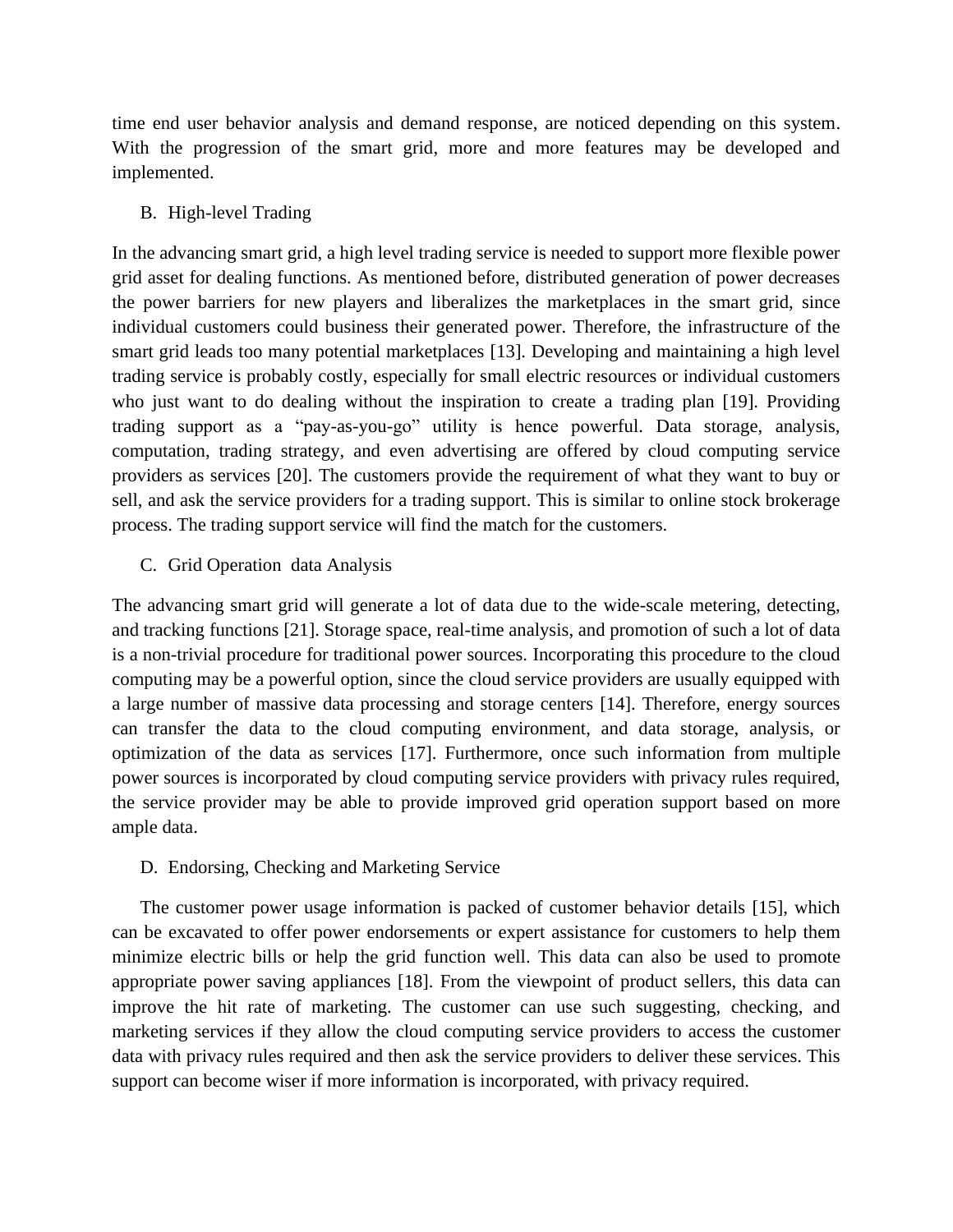#### 6. Experimental Analysis

To evaluate the proposed model, Amazon cloud platform is hired and accessed from windows PC. Figure 5 explains about the power utilization cost based on data provided by the APSPDCL electricity board. The presented data is recorded on  $10<sup>th</sup>$  September 2020 from 9:00 am to 7:00 pm.



Figure 4: Power Utilization Cost Vs Time

Figure 6 shows the power grid overall utilization. The power utilization is more at the grid from 5:00 pm to 7:00 pm. If the power utilization of the customer is more than the threshold, the penalty price imposed to the customer and the corresponding financial value for that particular period increases automatically [22].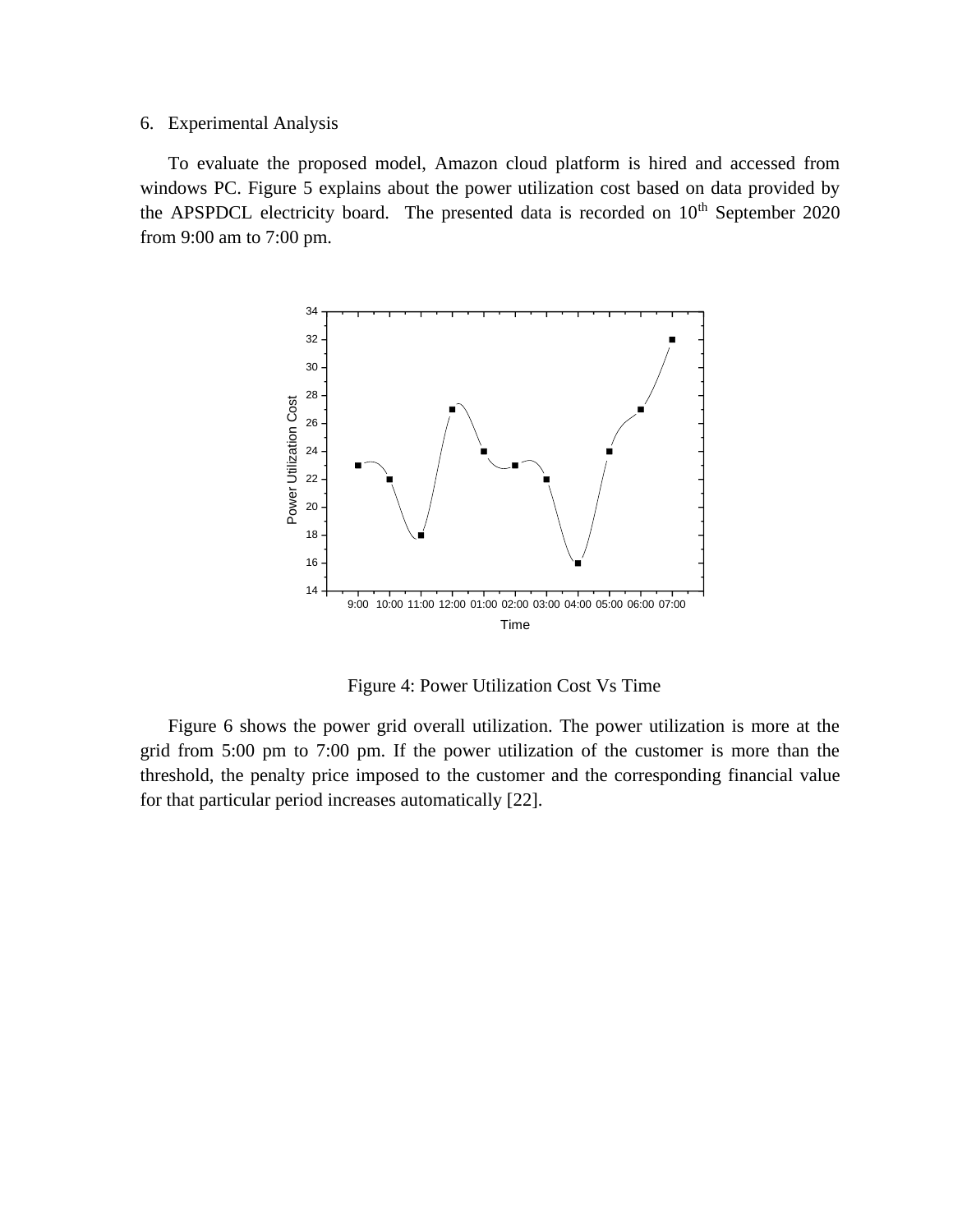

Figure 5: Power Grid Utilization Vs Time

## 7. Conclusion

In this paper we have discussed the advantages and prospects of using cloud data management in smart grid environments, developed a model called as BSGDM to interconnect the big data and smart grid and presented the applications. Though, there is more scope of using data management of smart grid in cloud, still there is a lot of issues to solve. For instance, it would be more significant to preserve the privacy and security of the grid, then the participants in both cloud computing and smart grid environment has to communicate with the intermediate communication provider domain to achieve the common goal. Therefore, a systematic study is needed to solve optimization problems, implementation cost and some relevant parameters in both environments.

#### References

- [1] X. Fang et al., "Smart Grid the New and Improved Power Grid: A Survey," IEEE Commun. Surveys and Tutorials.
- [2] Y. Simmhan et al., "An Analysis of Security and Privacy Issues in Smart Grid Software Architectures on Clouds," IEEE Int'l. Conf. Cloud Computing, 2011.
- [3] Microsoft hohm, [http://www.microsoft-hohm.com.](http://www.microsoft-hohm.com/)
- [4] Google Powermeter, [http://www.google.com/powermeter.](http://www.google.com/powermeter)
- [5] National Institute of Standards and Technology, NIST Framework and Roadmap for Smart Grid Interoperability Standards, Release 1.0, http://www.nist.gov/public\_affairs/releases/upload/smartgrid\_interop- erability\_final.pdf, Jan. 2010.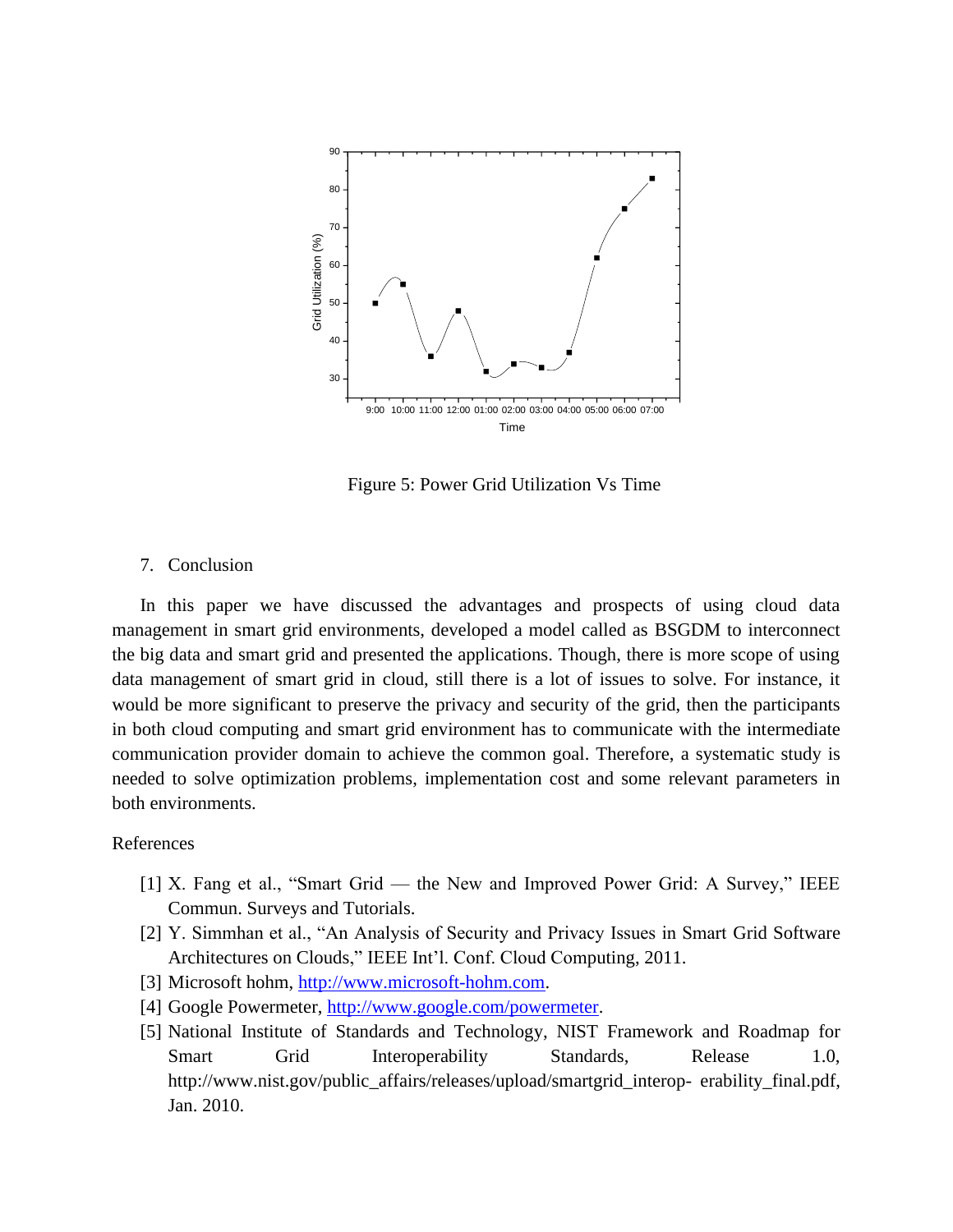- [6] P. Endo *et al.*, "Resource Allocation for Distributed Cloud: Concepts and Research Challenges," *IEEE Network,* 2011, pp. 42–46.
- [7] R. Buyyaa *et al.*, "Cloud Computing and Emerging It Platf*orms: Vision, Hype, and Reality for Delivering Computing as the 5th Utility," Future Generation Comp. Sys.*, 2009, pp. 599–616.
- [8] Y. Simmhan et al., "An Informatics Approach to Demand Response Optimization in Smart Grids," tech. rep., Comp. Sci. Dept., Univ. Southern CA, 2011.
- [9] C.Wang, K. Ren, and J. Wang, "Secure and Practical Outsourcing of Linear Programming in Cloud Computing," INFOCOM '11 Proc. IEEE, 2011, pp. 820–28.
- [10] Wang, Kun, Yunqi Wang, Xiaoxuan Hu, Yanfei Sun, Der-Jiunn Deng, Alexey Vinel, and Yan Zhang. "Wireless big data computing in smart grid." *IEEE Wireless Communications* 24, no. 2 (2017): 58-64.
- [11] Bhattarai, Bishnu P., Sumit Paudyal, Yusheng Luo, Manish Mohanpurkar, Kwok Cheung, Reinaldo Tonkoski, Rob Hovsapian et al. "Big data analytics in smart grids: state-of-the-art, challenges, opportunities, and future directions." *IET Smart Grid* 2, no. 2 (2019): 141-154.
- [12] Jaradat, Manar, Moath Jarrah, Abdelkader Bousselham, Yaser Jararweh, and Mahmoud Al-Ayyoub. "The internet of energy: smart sensor networks and big data management for smart grid." (2015).
- [13] Chin, Wen-Long, Wan Li, and Hsiao-Hwa Chen. "Energy big data security threats in IoT-based smart grid communications." *IEEE Communications Magazine* 55, no. 10 (2017): 70-75.
- [14] Diamantoulakis, Panagiotis D., Vasileios M. Kapinas, and George K. Karagiannidis. "Big data analytics for dynamic energy management in smart grids." *Big Data Research* 2, no. 3 (2015): 94-101.
- [15] Wang, Bo, Biwu Fang, Yajun Wang, Hesen Liu, and Yilu Liu. "Power system transient stability assessment based on big data and the core vector machine." *IEEE Transactions on Smart Grid* 7, no. 5 (2016): 2561-2570.
- [16] Mayilvaganan, M., and M. Sabitha. "A cloud-based architecture for Big-Data analytics in smart grid: A proposal." In *2013 IEEE International Conference on Computational Intelligence and Computing Research*, pp. 1-4. IEEE, 2013.
- [17] Kezunovic, Mladen, Le Xie, and Santiago Grijalva. "The role of big data in improving power system operation and protection." In *2013 IREP Symposium Bulk Power System Dynamics and Control-IX Optimization, Security and Control of the Emerging Power Grid*, pp. 1-9. IEEE, 2013.
- [18] Li, Lu, and Zhang Bo. "High-speed power grid data acquisition system based on embedded TCP/IP protocol [J]." *Chinese Journal of Scientific Instrument* 2, no. 9 (2009): 35-41.